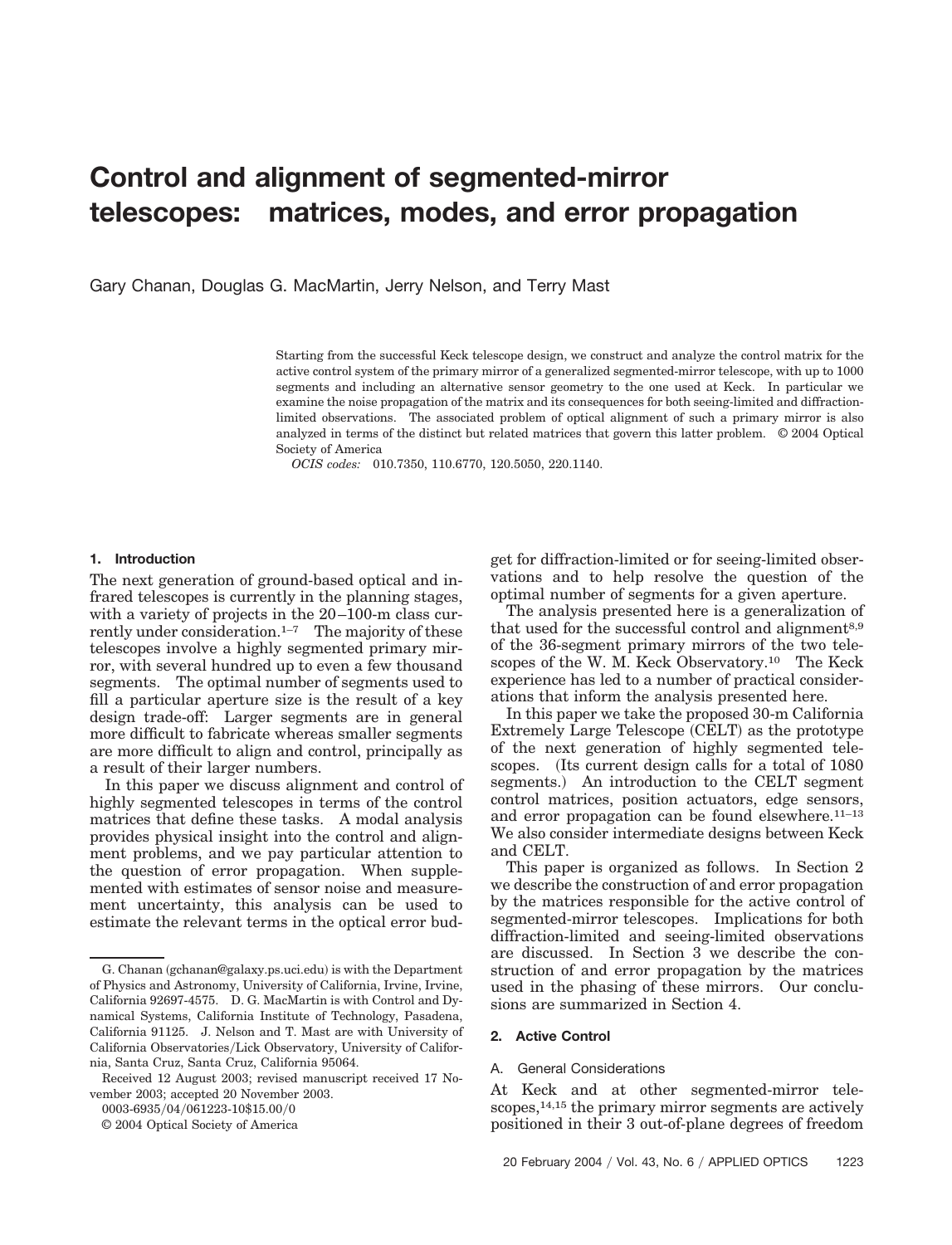

Fig. 1. Segment geometry of  $(a)$  an 11-ring telescope and  $(b)$ CELT. The 36-segment Keck geometry corresponds to the central three rings of  $(a)$ .

by three mechanical actuators. (Because the optical tolerances on the in-plane degrees of freedom are considerably less restrictive, these 3 degrees of freedom are positioned passively.) The relative displacements of adjacent mirror segments are sensed by precision capacitive edge sensors, of which there are two per intersegment edge. The segments are actively controlled by means of a two-step process: (1) Initially, the desired readings of the edge sensors are determined by external optical means<sup>16</sup>; (2) subsequently, the mirror is stabilized against perturbations due to gravity and thermal effects by the moving the actuators so as to maintain the sensor readings at their desired values. At Keck the actuators are updated every 0.5 s; for the large segmented telescopes of the future, the update rate is likely to be higher.

In this paper we consider a variety of *N*-ring telescopes as well as the nominal CELT design. An *N*-ring telescope consists of *N* hexagonal rings of segments, with the central segment missing, for a total of  $3N^2$  + 3*N* segments. The Keck telescopes are three-ring telescopes with 36 segments each. CELT has a circularized design; that is, it starts with 20 rings, but is then circularized by exclusion of those segments whose centers lie at a distance of greater than 30.1*a* from the optic axis, where *a* is the hexagon side length. In addition, the central 19 segments are removed in the CELT design. The total number of CELT segments is then 1080. Figure 1 shows an 11-ring telescope as well as CELT.

In the following subsections we discuss the matrices that govern such active control systems. We discuss separately the matrices corresponding to the horizontal sensors used for the Keck telescopes and the mechanically simpler vertical sensors that have been proposed for CELT.<sup>11</sup> As we describe, both sensor designs rely on changes in differential capacitance resulting from the relative motion of neighboring segments. Both designs are sensitive to out-of-plane displacement as well as to changes in the dihedral angle between the segments. These two designs are representative of a variety of possible sensors that can be used to make measurements of the relative segment motion.



Fig. 2. Geometry of the three actuator positions and 12 sensing points on a segment.

# B. Construction of the Active Control Matrix for Horizontal Sensors

The Keck sensors are horizontal, that is, the plates of the differential capacitors that make up the sensors are parallel to the segment surface.<sup>10</sup> (The bodies of the sensors are below the lower surface of the segment.) The geometric relationships between the 12 half-sensors and the segment that they monitor are defined by Fig. 2; the placement of the three segment actuators is also indicated. The Keck parameters are given by  $a = 900$  mm,  $f = 173$  mm,  $g = 55$  mm, and  $h = 706$  mm. The sensors sense the relative edge height, that is, the height of a segment relative to its neighbor, at the points indicated by the numbered squares in Fig. 2. For the Keck geometry, and for all geometries considered in this paper, the sensing points for sensors 7 and 12 are both above the line connecting actuators 2 and 3; the simple sign convention below is affected if this is not the case. The values of the ratios  $f/a$ ,  $g/a$ , and  $h/a$  for Keck are close to optimal in the sense of minimal noise multiplication (see below), but they also reflect various practical considerations; that is, the precise values do not have a fundamental significance. Nevertheless, for simplicity and directness of comparison, we assume that these same ratios obtain for all cases considered in this paper, except where we explicitly take  $g = 0$ . Other practical concerns (specifically, the interchangeability of segments) dictate that the orientation of the actuator triangle will vary from segment to segment, but for simplicity we take all actuator triangles to have the same orientation. This simplification will not change the basic properties of the associated control matrix; in particular it will have no effect at all on the error multipliers or other similar quantities derived below.

Now, if actuator 1 is pistoned by an amount  $\Delta s$ , the segment will rotate about a line through actuators 2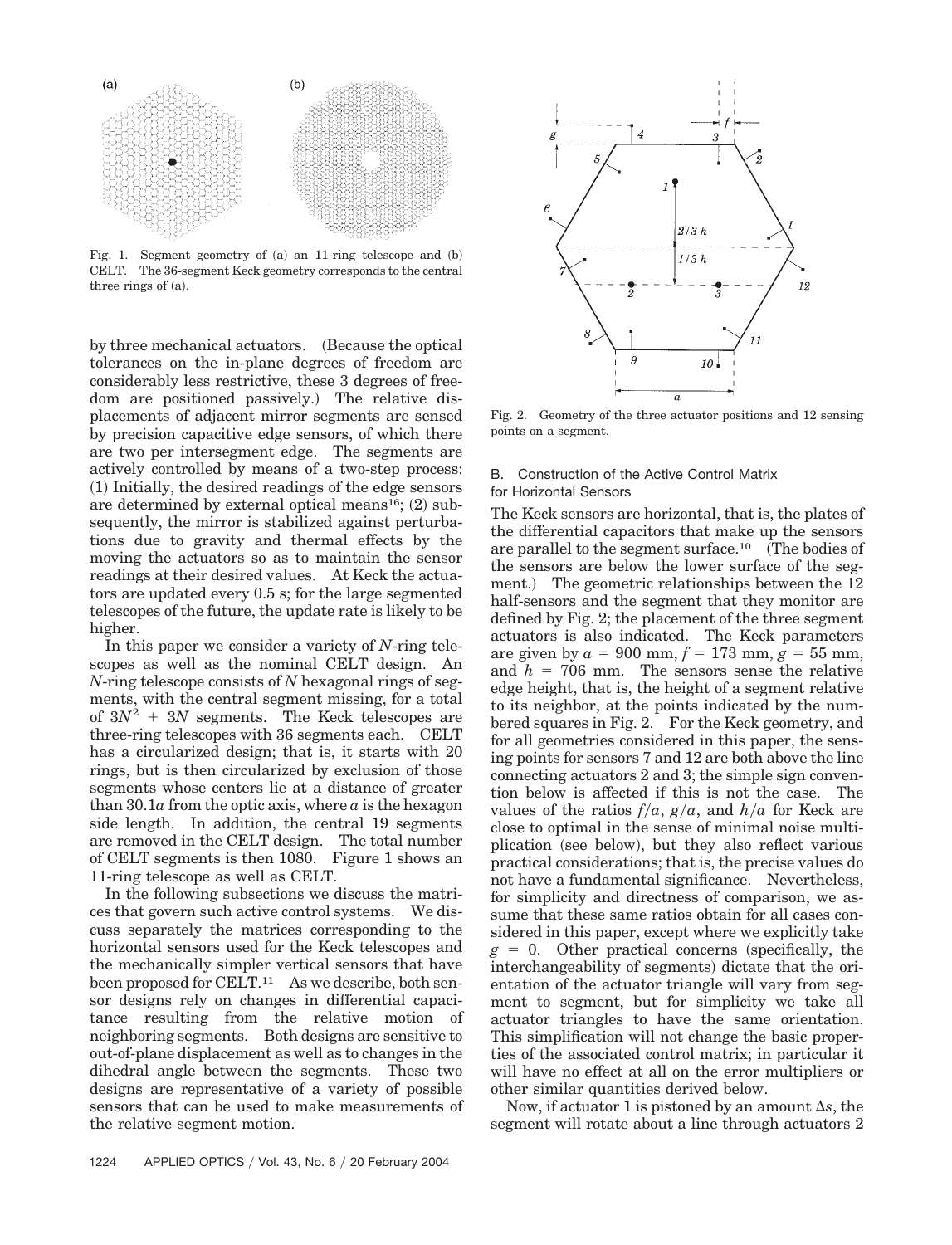and 3, so that the reading of each sensor on the segment (in height units) will change by

$$
\Delta s = \frac{r\Delta z}{h},\tag{1}
$$

where  $r$  is the perpendicular distance from the sensor to the rotation axis, and where the sign of *r* is positive if the sensor and the actuator are on the same side of the rotation axis and negative if they are on opposite sides.

Suppose we move actuator 1 by an amount  $\Delta z$ . From Eq. (1) the corresponding edge height increment at sensor positions 1 through 6 will then be

$$
\Delta s_{1,1} = \Delta z \left( \frac{1}{3} h + f \cos 30^\circ - g \sin 30^\circ \right) / h,
$$
  
\n
$$
\Delta s_{2,1} = \Delta z \left( \frac{1}{3} h + (a - f) \cos 30^\circ + g \sin 30^\circ \right) / h,
$$
  
\n
$$
\Delta s_{3,1} = \Delta z \left( \frac{1}{3} h + a \cos 30^\circ - g \right) / h,
$$
  
\n
$$
\Delta s_{4,1} = \Delta z \left( \frac{1}{3} h + a \cos 30^\circ + g \right) / h,
$$
  
\n
$$
\Delta s_{5,1} = \Delta z \left( \frac{1}{3} h + (a - f) \cos 30^\circ - g \sin 30^\circ \right) / h,
$$
  
\n
$$
\Delta s_{6,1} = \Delta z \left( \frac{1}{3} h + f \cos 30^\circ + g \sin 30^\circ \right) / h.
$$
 (2)

For sensor positions 7 through 12,  $\Delta s_{j,1}$  can be obtained from  $\Delta s_{j-6,1}$ , but with sin 30<sup>°</sup> and cos 30<sup>°</sup> replaced by  $-\sin 30^{\circ}$  and  $-\cos 30^{\circ}$ , respectively. A useful check on the signs and normalizations of the above relations is provided by the closure relations, which follow from the symmetries of the system:

$$
\Delta s_{1,1} + \Delta s_{5,1} + \Delta s_{9,1} = \Delta z,\n\Delta s_{2,1} + \Delta s_{6,1} + \Delta s_{10,1} = \Delta z,\n\Delta s_{3,1} + \Delta s_{7,1} + \Delta s_{11,1} = \Delta z,\n\Delta s_{4,1} + \Delta s_{8,1} + \Delta s_{12,1} = \Delta z.
$$
\n(3)

We now need to relate the edge height increments to the readings on the differential capacitors that constitute the edge sensors. The Keck edge sensors<sup>10</sup> consist of a paddle on one segment that fits into a U-groove on its neighboring segment across the intersegment gap to form two parallel-plate capacitors, one above the other, each having a capacitance  $C = \epsilon_0 A/d$ . So that all segments are similar, the U-groove is attached to the segment of interest at the odd-sensor locations in Fig. 2 and to the paddle at the even-sensor locations. As one segment moves up by an amount  $\Delta s$  relative to its neighbor, the differential capacitance will change according to

$$
\frac{\Delta C_1 - \Delta C_2}{C} = \pm \frac{2\Delta s}{d},\tag{4}
$$



Fig. 3. Geometry of the vertical (CELT) sensors.

where the subscripts 1 and 2 denote top and bottom, respectively; the minus sign holds for those sensors with the U-groove on the segment of interest, and the plus sign holds for those sensors with the paddle on the segment of interest.

We define the sensor gain *G* as the absolute value of the ratio  $\Delta s/(\Delta C_1 - \Delta C_2)$ , or in terms of fixed sensor parameters,

$$
G = \frac{1}{2} \frac{d}{C}.
$$
 (5)

The control matrix element  $A_{ij}$  is then defined to be the increase in  $G(\Delta C_1 - \Delta C_2)$  for the *i*th capacitor associated with an incremental motion of  $1 \mu m$  of the *j*th actuator. For actuator 1 and the sensors in Fig. 2 we have

$$
A_{j,1} = \pm \Delta s_{j,1} / \Delta z, \qquad (6)
$$

where the sign is positive for  $j = 2, 4, 6, 7, 9, 11$  and negative for the remaining values of *j*. The entire control matrix can readily be filled out in this way. Each actuator affects 12 sensors (or fewer for peripheral segments because these do not have six nearest neighbors), and each sensor is affected by six actuators (in all cases). Thus each row of the control matrix has up to 12 nonzero elements, and each column has exactly six nonzero elements.

## C. Construction of the Active Control Matrix for Vertical Sensors

The sensors proposed for CELT are vertical, that is, the capacitor plates are perpendicular to the segment surface.<sup>11</sup> In particular, one half of the sensor consists of a single vertical sense plate bonded or plated directly onto the side of one segment, and the other half consists of two vertical drive plates on the side of its neighbor segment directly across the intersegment gap. The CELT sensor geometry is shown in Fig. 3; here  $w$  is the width of the capacitor drive plates, *l* is the height of the single plate, and  $A = wl/2$ is the area of each drive plate. We assume that the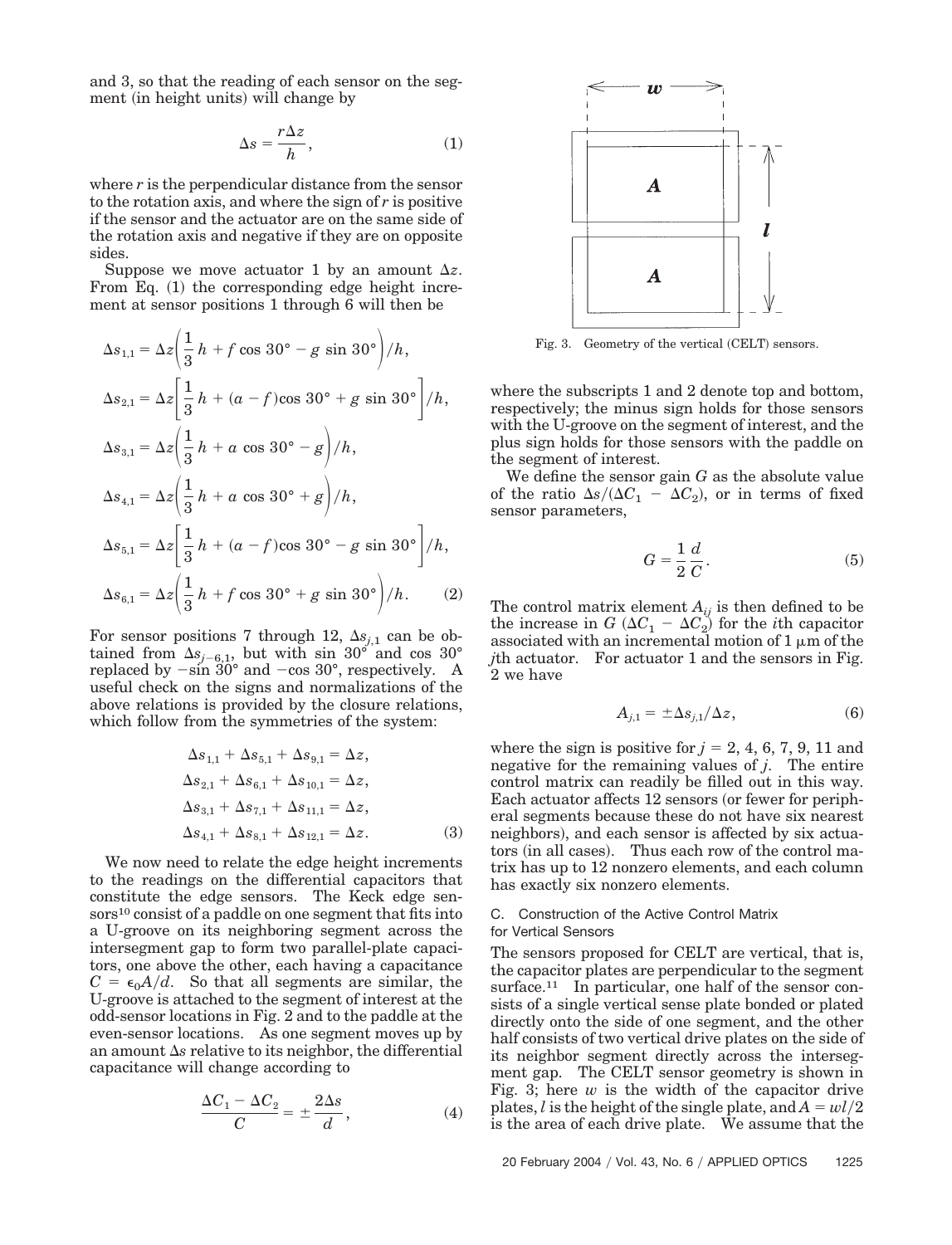vertical gap between plates is small. Figure 2 still applies but with  $g = 0$ .

In this case, unlike the horizontal sensors, there are two contributions to the differential capacitance:

$$
\frac{\Delta C_1 - \Delta C_2}{C} = \frac{\Delta A_1 - \Delta A_2}{A} - \frac{\Delta d_1 - \Delta d_2}{d}.
$$
 (7)

The first (area) term on the right-hand side of Eq.  $(7)$ is due to the shear of the segment of interest relative to its nearest neighbor across the gap; the second (rotation) term is due to the rotation of the segment relative to its neighbor, i.e., to the change in the dihedral angle. Again, to make all segments similar, the construction of the sensors should alternate as one proceeds around the segment; for the sake of definiteness, and so that the signs are similar to the above, we take the even sensors in Fig. 2 to have the double plates and the odd sensors to have the single plates.

It is easiest to consider first what happens to sensor 3 in Fig. 2 when actuator 1 is pistoned out of the page by an amount  $\Delta z$ . (This case is relatively simple because the associated segment edge is then parallel to the rotation axis.) Under these circumstances,  $Eq. (7)$  reduces to

$$
\frac{\Delta C_1 - \Delta C_2}{C} = -\frac{4r\Delta z}{lh} - \frac{l\Delta z}{2hd},
$$
 (8)

where all symbols are as defined in Eqs.  $(1)$  and  $(4)$ . The first term on the right-hand side of Eq.  $(8)$  comes from the change in the overlap area. The second comes from the change in the effective separation of the plates.

Putting in the appropriate signs, trigonometric factors, and normalizations for all terms, and proceeding as before, we obtain the typical matrix elements:

$$
A_{1,1}' = -\left(\frac{1}{3}h + f \cos 30^{\circ}\right)/h - \eta \sin 30^{\circ},
$$
  
\n
$$
A_{1,2}' = \left[\frac{1}{3}h + (a - f)\cos 30^{\circ}\right]/h - \eta \sin 30^{\circ},
$$
  
\n
$$
A_{1,3}' = -\left(\frac{1}{3}h + a \cos 30^{\circ}\right)/h - \eta,
$$
  
\n
$$
A_{1,4}' = \left(\frac{1}{3}h + a \cos 30^{\circ}\right)/h - \eta,
$$
  
\n
$$
A_{1,5}' = -\left[\frac{1}{3}h + (a - f)\cos 30^{\circ}\right]/h - \eta \sin 30^{\circ},
$$
  
\n
$$
A_{1,6}' = \left(\frac{1}{3}h + f \cos 30^{\circ}\right)/h - \eta \sin 30^{\circ},
$$
  
\n(9)

where

$$
\eta = \frac{l^2}{8h\delta} \tag{10}
$$

1226 APPLIED OPTICS / Vol. 43, No. 6 / 20 February 2004

and the primes distinguish these results for vertical sensors from the above unprimed results for horizontal sensors. Note that  $\eta$  quantifies the relative sensitivity to rotation (dihedral angle) versus shear. The matrix elements  $A_{1,j}$ <sup>'</sup> with  $j = 7$  through 12 can be obtained from  $A'_{1,j-6}^{\prime}$  with cos 30 replaced by  $-\cos$  $30^{\circ}$  and  $\eta$  replaced by  $-\eta$  (but sin  $30^{\circ}$  is not replaced by  $-\sin 30^\circ$ ). Note that the signs and trigonometric factors associated with the second terms on the righthand side of Eqs. (9) are determined by the orientation of the segment edges; in particular, the signs of these latter terms do not alternate as one goes around the segment. As before, from this point it is straightforward to fill out the entire control matrix. The nominal CELT segments have a circumscribed radius of  $a = 500$  mm and a thickness of 50 mm; for such segments typical sensor geometries would be  $l =$ 20 mm,  $h = 400$  mm, and  $\delta = 2$  mm, for a nominal value of  $\eta = 0.06$ . In this paper we mainly consider a slightly more conservative sensor geometry defined by  $\eta = 0.05$ .

# D. Error Propagation by the Control Matrix

With the matrix that governs the active control system now specified, we can proceed to discuss the inversion of this system (how to obtain the desired actuator changes from the observed sensor readings) and its associated error propagation. The relation between sensors and actuators is given by

$$
\Delta s_i = \sum_j A_{ij} \Delta z_j, \tag{11}
$$

where *i* runs over all sensors and *j* over all actuators, and where the symbol  $\Delta$  refers to the difference between the actual sensor or actuator readings and their desired (absolute) readings. The desired sensor readings are defined when the alignment of the telescope is correct as determined by external optical means; actuator lengths are changed further only to maintain these desired sensor readings in the face of deformations due to gravity and temperature changes. The actuator changes that will maintain the desired sensor readings are calculated with the aid of the pseudo-inverse matrix whose elements are *Bji*:

$$
\Delta z_j = \sum_i B_{ji} \Delta s_i. \tag{12}
$$

# *1. Singular-Value Decomposition*

A powerful technique used to calculate the pseudoinverse matrix **B** is singular-value decomposition  $(SVD)$  of the original matrix.<sup>17,18</sup> We briefly review this method here. In SVD the  $m \times n$  matrix **A** (where  $m \ge n$ ) can be written as the product of three matrices:

$$
\mathbf{A} = \mathbf{U}\mathbf{W}\mathbf{V}^T, \tag{13}
$$

where **U** is an  $m \times n$  column orthogonal matrix, **W** is an  $n \times n$  diagonal matrix whose diagonal elements  $w_i$ are positive or zero and are referred to as the singular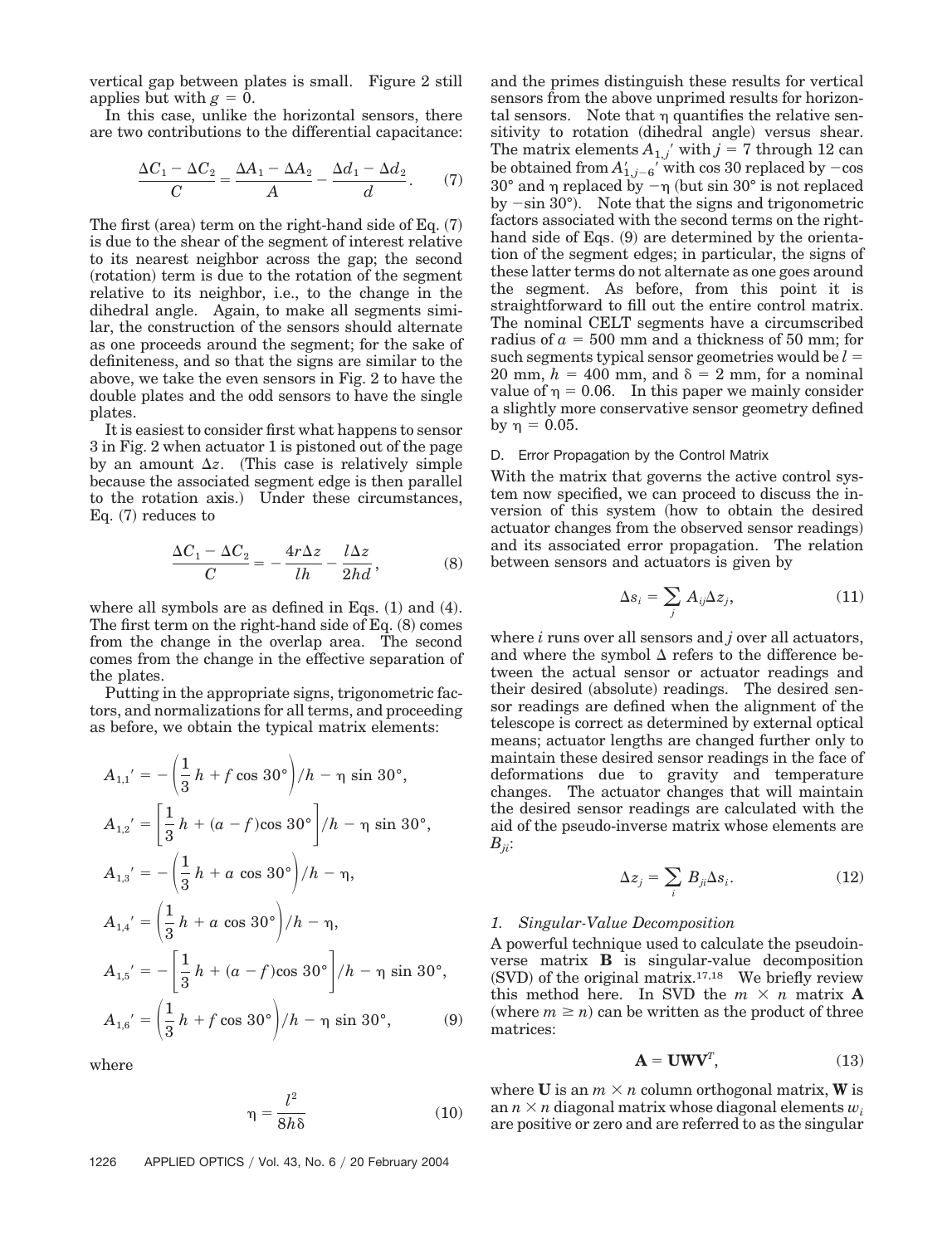values of the matrix **A**, **V** is an  $n \times n$  orthogonal matrix, and the symbol *T* denotes transpose. The matrix **B** is then obtained as

$$
\mathbf{B} = \mathbf{V}\mathbf{W}^{-1}\mathbf{U}^T, \tag{14}
$$

where the *j*th diagonal element  $1/w_i$  of  $W^{-1}$  is replaced by 0 in the event that  $w_i = 0$ . The matrix **V** defines an essentially unique orthonormal basis set of modes of the system, such that any arbitrary configuration of the system can be expressed as a unique linear combination of these modes. In particular,  $V_{ii}$ gives the value of the *i*th actuator in the *j*th mode.

For the control matrices considered here, three of the singular values are equal to zero; the corresponding singular modes are the three actuator vectors corresponding to rigid body motion global piston, tip, and tilt) of the primary mirror as a whole (because such motion has no effect on the sensor readings). If there are *n* segments, there are 3*n* actuators and  $3n - 3$  modes of interest in the basis set. The normalization of the  $V_{ij}$  is defined by

$$
\sum_{i} V_{ij}^{2} = 1 \tag{15}
$$

for all *j*.

# *2. Error Multipliers from Singular-Value Decomposition*

If we were to put random uncorrelated noise equally into all sensors, then the actuators would respond proportionally as determined by the *A* matrix:

$$
\delta a = \alpha \delta s, \qquad (16)
$$

where  $\delta s$  and  $\delta a$  are the rms values of the sensors and actuators, and we refer to the dimensionless parameter  $\alpha$  as the (overall) noise multiplier. Alternatively, we could put random noise into the sensors and determine the rms amplitude  $\delta \alpha_k$  for each of the above  $3n - 3$  modes.

By the orthogonality of the modes, we have

$$
\delta a^2 = \sum_k \delta a_k^2 = \sum_k \alpha_k^2 \delta s^2. \tag{17}
$$

It is convenient to order the modes according to the size of their error multipliers, from largest to smallest. With this ordering, we define a residual error multiplier  $r_k$ , which includes the error multiplier of the *k*th mode and all higher modes:

$$
r_k^2 = \sum_{j \ge k} \alpha_j^2. \tag{18}
$$

(Note that  $r_1$  is then the same as the global error multiplier  $\alpha$ .) When the modes are ordered in this way, they are also more or less ordered in spatial frequency from lowest to highest. The reason for this correspondence is not hard to understand: Low-spatial-frequency modes have small edge discontinuities that are difficult for the sensors to detect and therefore for the active control system to control;



Fig. 4. Two lowest-spatial-frequency (highest error multiplier) modes for CELT, assuming vertical sensors with  $\eta = 0.05$ : (a) mode 1, (b) mode 2.

high-spatial-frequency modes have large edge discontinuities that are easily detected by the edge sensors.

The error multiplier  $\alpha_i$  associated with the *j*th mode can be shown to be

$$
\alpha_j^2 = \sum_i \left(\frac{V_{ij}}{w_j}\right)^2.
$$
 (19)

The individual error multipliers  $\alpha_i$  and the overall error multiplier  $\alpha$  are independent of the hexagon side length *a*.

This analysis is also applicable to the limiting case of vertical sensors with  $\eta = 0$ , except that here there is an additional singular mode resulting from the fact that these sensors cannot sense a change in the intersegment dihedral angle. Thus this mode corresponds to a constant dihedral angle, with no segmentto-segment shear. Because the resulting surface resembles the error surface corresponding to an overall focus error (except that the former is faceted), it is referred to as focus mode. For sensors with nonzero , the corresponding mode is nonsingular, but is generally the mode with the largest error multiplier.

Figure 4 shows the two CELT modes with the lowest spatial frequencies (largest error multipliers) for the case of vertical sensors with  $\eta = 0.05$ ; Figure 5 shows the two highest-spatial-frequency modes (smallest error multipliers). These results are typical of all sensor geometries (except for the extra singular mode associated with  $\eta = 0$ . Inspection of the modes shows that there is a close correspondence



Fig. 5. Same as Fig. 4 but for the two highest-spatial-frequency (lowest error multiplier) modes: (a) mode 3236, (b) mode 3237.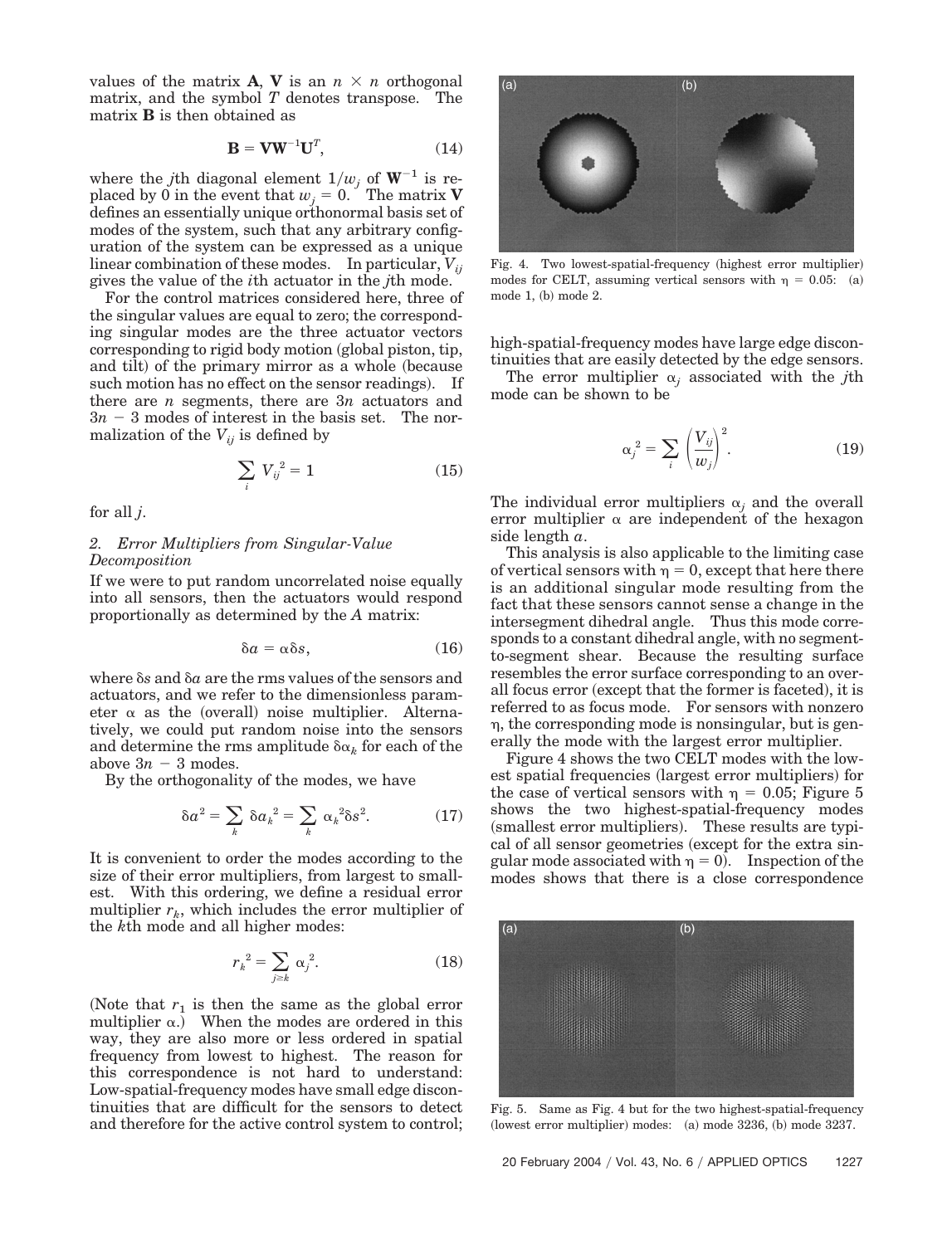

Fig. 6. Individual error multipliers for primary mirror active control systems of telescopes with 3, 7, and 11 rings and for CELT. All cases correspond to vertical sensors with  $\eta = 0.05$ . The straight lines (plotted only for the three-ring telescope and for CELT) show that the error multipliers for the  $n_s/3$  lowest modes can be approximated by the function  $0.5\sqrt{n_s}/i$ , where  $n_s$  is the number of segments and *i* is the mode number.

between the lowest-order modes and the Zernike polynomials.

Figure 6 shows the full range of error multipliers for 3-ring, 7-ring, and 11-ring telescopes and CELT, all with CELT-style sensors with  $\eta = 0.05$ . Figure 7 shows a similar plot but for the residual error multiplier [see Eq.  $(18)$ ]. For CELT with  $\eta = 0.05, 84\%$  of the overall control system noise comes from focus mode alone; 98% of the noise comes from the ten lowest modes of the system. The error multiplier depends sensitively on  $\eta$  for focus mode (mode 1): For CELT we have  $\alpha_1 = 24.5$  for  $\eta = 0.05$ , but  $\alpha_1 =$ 12.6 for  $\eta = 0.10$ . However, for modes 2 and higher, the error multipliers are only weakly dependent on (e.g.,  $\alpha_2 = 8.8$  for  $\eta = 0.05$  and  $\alpha_2 = 8.2$  for  $\eta = 0.10$ ). The error multiplier curves scale as the square root of the total number of segments.

The sharp decline in error multiplier with increasing mode number raises the possibility of our being able to improve the mirror control by supplementing



Fig. 7. Same as Fig. 6 but for residual error multipliers, defined to include the multipliers for the indicated mode and for all higherorder modes.

the electromechanical sensor readings with wavefront information. We considered this question in detail elsewhere<sup>19,20</sup> and concluded that a supplementary wave-front sensor is not likely to be needed for stabilization purposes. Here we just summarize the argument. For diffraction-limited  $\lceil$  adaptive optics (AO)] observing, a wave-front sensor will already be present as a part of the AO system. If we assume that the Keck sensor noise levels of a few nanometers or less are representative of extremely large telescopes as well, the wave-front errors associated with the active control system—even allowing for the relatively large error multipliers calculated above—will be a small perturbation on the aberrations associated with atmospheric turbulence. It follows that a reasonable AO system will necessarily have the dynamic range and bandwidth to correct automatically any residual low-spatial-frequency errors left over from the active control system; supplementary alignment wave-front sensors should not be necessary. For seeing-limited observations, we will not have an AO wave-front sensor to correct the misalignments automatically, but the fact remains that the atmospheric aberrations will dominate by a large factor. If the image quality is tolerable in the presence of atmospheric aberrations, it is likely to be tolerable still in the presence of the additional relatively small aberrations resulting from the active control system.

The above considerations should not be taken as an argument against closed-loop focus control for large segmented telescopes. A low-bandwidth focus correction loop is motivated by considerations of control of the secondary mirror, whereas the above argument was in the context of the segmented primary. Implementation of closed-loop focus control would be a good addition to the Keck telescopes, which may still be retrofitted for this control in the future.

# *3. Surface Errors from Singular-Value Decomposition for Diffraction-Limited Observing*

For diffraction-limited observing, a useful optical figure of merit for the telescope is the rms wave-front error, which is equal to twice the rms surface error. Here we show that the rms surface error is nearly equal to the rms actuator error. As discussed above, the latter quantity is readily obtained as the overall error multiplier times the rms sensor error.

Let  $z_{ii}$  represent the displacement of the *i*th actua- $\text{tor } (i = 1, 2, 3)$  on the *j*th segment,

$$
p_j = (z_{1j} + z_{2j} + z_{3j})/3 \tag{20}
$$

represent the piston error on that segment, and  $\beta_r$ and  $\beta_{\rm v}$  represent the angles through which the segment is rotated about the *x* and *y* axes. Let single brackets denote the appropriate average over the telescope; thus  $\langle z_1 \rangle$  is the average of all the  $i = 1$ actuators over the  $n_s$  segments, but  $\langle z \rangle$  is the average over all  $3n_s$  actuators. Double brackets denote the average over both the telescope and the ensemble. We take the ensemble to be defined by a Gaussian distribution of sensor (not actuator) errors, or equiv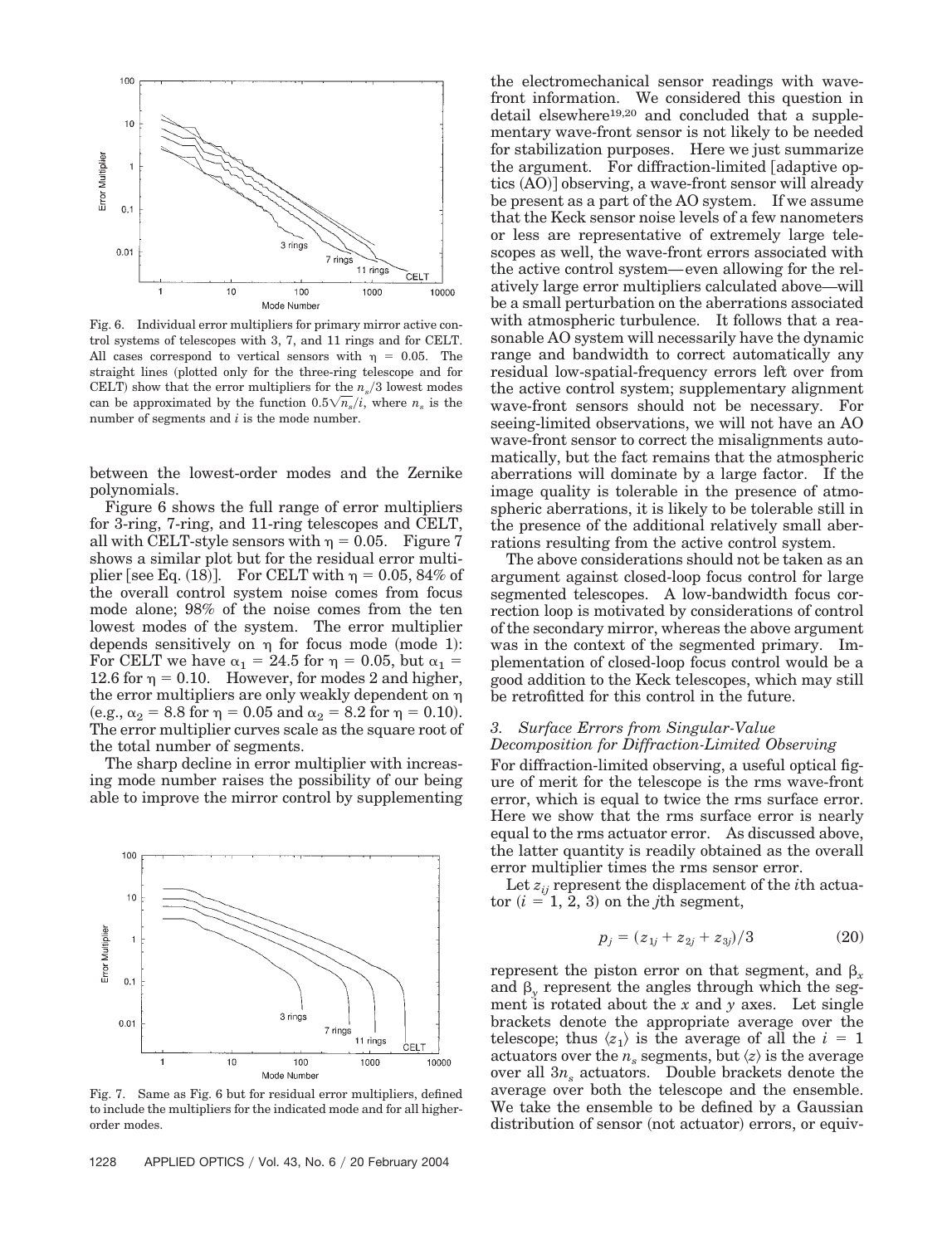alently, by the collection of SVD modes weighted by the error multipliers calculated above. Because rotating the primary mirror by 120° and 240° rotates the  $i = 1$  actuator to the  $i = 2$  and  $i = 3$  positions, various double-bracketed actuator averages cannot depend on *i*. Thus, for example, we have

$$
\langle \langle z_1 p \rangle \rangle = \langle \langle z_3 p \rangle \rangle = \langle \langle z_3 p \rangle \rangle, \tag{21}
$$

from which it follows that

$$
\langle \langle z_1 z_2 \rangle \rangle = \langle \langle z_2 z_3 \rangle \rangle = \langle \langle z_3 z_1 \rangle \rangle. \tag{22}
$$

It follows from Eqs.  $(21)$  and  $(22)$  that the mean squared values of the various quantities will be related by

$$
\langle \langle \beta_x^2 \rangle \rangle = \langle \langle \beta_y^2 \rangle \rangle = \frac{9}{4h^2} \left( \langle \langle z^2 \rangle \rangle - \langle \langle p^2 \rangle \rangle \right). \tag{23}
$$

We let  $\tilde{z}$  represent the continuous height variable over the segment surface, where  $\tilde{z} = z_i$  at the actuator locations. Again, averaging as appropriate, we have

$$
\langle \langle \tilde{z}^2 \rangle \rangle = \langle \langle \beta_x^2 \rangle \rangle \langle x^2 \rangle + \langle \langle \beta_y^2 \rangle \rangle \langle y^2 \rangle + \langle \langle p^2 \rangle \rangle, \quad (24)
$$

where  $x$  and  $y$  are the coordinates in the nominal plane of the segment relative to an origin at the segment center. For a regular hexagon of side *a*, we have

$$
\langle x^2 \rangle = \langle y^2 \rangle = \frac{5}{24} a^2,\tag{25}
$$

and thus

$$
\langle \langle \tilde{z}^2 \rangle \rangle = \kappa \langle \langle z^2 \rangle \rangle + (1 - \kappa) \langle \langle p^2 \rangle \rangle, \tag{26}
$$

where

$$
\kappa = \frac{15}{16} \frac{a^2}{h^2}.
$$
 (27)

As noted above we take the ensemble of actuator errors to be defined by a Gaussian distribution of sensor errors; we can perform the ensemble averaging efficiently and exactly by summing over the mirror modes with the above error multipliers as weighting factors. Because the modes are strongly weighted toward low spatial frequencies, we expect  $\langle \langle z^2 \rangle \rangle \approx \langle \langle p^2 \rangle \rangle$  and thus  $\langle \langle \tilde{z}^2 \rangle \rangle \approx \langle \langle z^2 \rangle \rangle$ , i.e., that the actuator errors provide an excellent estimate of the overall surface error. In terms of **V** and **W** and the above formalism, we have

$$
\langle p^2 \rangle = \frac{1}{9n_s} \sum_{ijk'} \left( \frac{V_{ik} V_{jk}}{w_k^2} \right), \tag{28}
$$

where *Vik* refers to the value of the *i*th actuator in the *k*th mode,  $w_k$  is the singular value in the *k*th mode unless it is equal to zero, in which case the corresponding term is omitted),  $n_s$  is the total number of segments, and *h* is the height of the actuator triangle as defined above. The sum is over all modes *k* and over all actuators *i* and *j*, with the restriction on the

**Table 1. Rms Ray***<sup>a</sup>* **Tilt One Dimension**- **per Nanometer of Sensor Noise for Various Telescopes***<sup>b</sup>*

|            |          | $rms$ Tilt (mas/nm) |        |            |             |
|------------|----------|---------------------|--------|------------|-------------|
| Sensor     | η        | $3$ -ring           | 7-ring | $11$ -ring | <b>CELT</b> |
| Vertical   | $\Omega$ | 1.60                | 1.67   | 1.74       | 1.87        |
| Vertical   | 0.05     | 3.08                | 2.91   | 2.90       | 2.98        |
| Vertical   | 0.10     | 1.99                | 1.96   | 1.99       | 2.09        |
| Horizontal |          | 2.29                | 2.22   | 2.24       | 2.33        |

*a* The rms segment tilt is half as large.

*b* This assumes a segment side length of 0.500 m.

latter (as indicated by the prime) that for a given *i* we include only those *j* values corresponding to an actuator on the same segment. This calculation shows that the exact ratio  $\tilde{z}_{\rm rms}/z_{\rm rms}$  is indeed close to unity for most practical telescope geometries. However, the ratio is weakly dependent on *a* even for constant  $a/h$ ; for example, for the Keck geometry, the ratio is 1.028 for 0.5-m segments and 0.971 for 0.9-m segments. For 0.5-m segments and a telescope of seven rings (168 segments) or larger, the rms surface and actuator errors differ by less than 1% and there is little point in maintaining a distinction between these two quantities.

# *4. Tip–Tilt Errors from Singular-Value Decomposition for Seeing-Limited Observing*

For seeing-limited observations, we are interested not in the rms surface error (as discussed above), but rather in the rms surface (that is, segment) tip and tilt, or the rms ray tip and tilt, which includes the factor of 2 for doubling on reflection. Here we present a prescription for obtaining the rms ray tip and tilt directly from the SVD formalism.

A straightforward extension of the preceeding analysis gives the mean-squared one-dimensional tilt in the *x* direction as

$$
t_x^{2} = \frac{1}{n_s h^2} \sum_{ijk} \left( \frac{c_{ix} c_{jk} V_{ik} V_{jk}}{w_k^{2}} \right), \tag{29}
$$

where the  $c_{ix}$  are dimensionless and defined below. The units of  $t_x$  are radians per meter when  $h$  is expressed in meters. The values of  $c_{ix}$  are given by

$$
c_{1x} = 0
$$
,  $c_{2x} = \sqrt{3}$ ,  $c_{3x} = -\sqrt{3}$  (30)

for the three actuators on segment 1 and similarly for actuators on all other segments. The calculation of the mean-squared *y* tilt is the same except for the numerical values:

$$
c_{1y} = -2, \quad c_{2y} = 1, \quad c_{3y} = 1. \tag{31}
$$

A useful computational check is provided by the fact that the mean-squared tilts in *x* and *y* should be identical.

In Table 1 we present the one-dimensional rms ray tip and tilt per nanometer of sensor noise for various telescope and sensor geometries. Although the error multipliers discussed above were independent of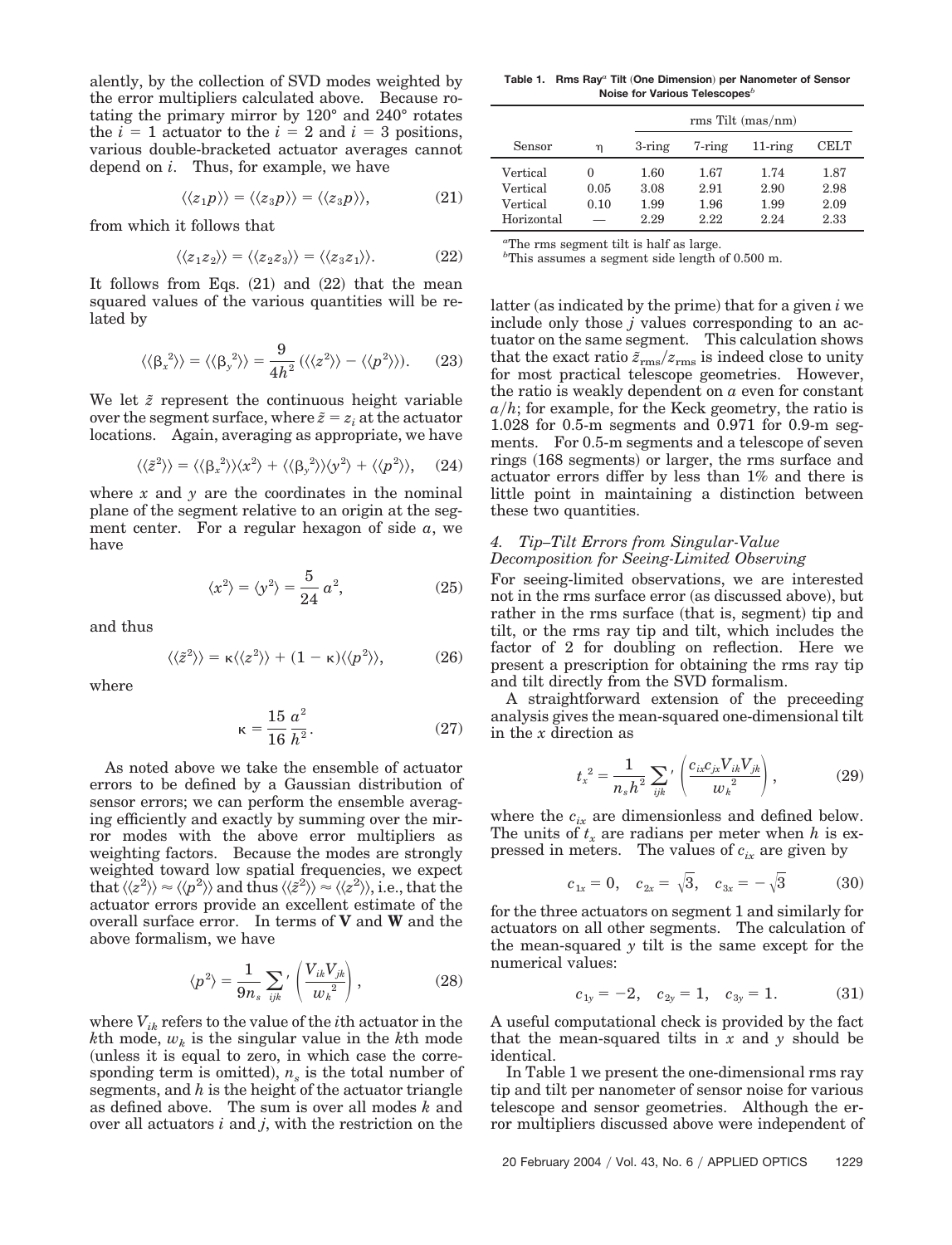the segment size and scaled as the square root of the total number of segments, the tip–tilt noise scales inversely as the segment size, can vary by a factor of  $\sim$ 2 with sensor geometry, and is virtually independent of the number of segments. Thus the typical rms one-dimensional image blur is 2–3 mas per nm of sensor noise for a segment with  $a = 0.500$  m or 1–1.5 mas/nm for a segment with  $a = 1$  m.

# **3. Alignment**

## A. General Considerations

The problem of segment alignment is closely related to, but different from, the above problem of segment active control. The task of the active control system is to freeze the relative positions of the primary mirror segments in the face of perturbations due to gravity and temperature once the mirror is in the desired configuration. Conversely, it is the task of the mirror alignment system to determine the desired configuration (desired sensor readings) in the first place. The active control loop runs continuously (at 2 Hz for Keck, probably somewhat higher for CELT); the mirror alignment is done only infrequently—perhaps once a month, depending on the drift rate of the sensor electronics.

We have shown elsewhere<sup>9,21</sup> that, by exploiting diffraction effects from misaligned segment edges, we can make optical edge measurements that are in some sense analogous to the electromechanical edge measurements provided by the capacitive edge sensors. One could thus approach the initial alignment problem in a way that is almost identical mathematically to the control problem analyzed above. A second approach is also possible (this is the one actually used at Keck), in which one proceeds in two steps: First, the segments are aligned in tip and tilt and then, in a separate procedure, in the piston degree of freedom. In this subsection we briefly describe these two approaches and their relative advantages.

First, suppose that there are two optical measurements per intersegment edge, made in essentially the same physical locations as the electromechanical edge sensors. The optical measurements are made exactly at the intersegment edge (that is,  $g = 0$ ) so that the geometry is essentially that of the vertical sensors considered above, except that in this case there is no sensitivity to rotation, only to shear. Thus the analysis summarized in Section 2 applies, with  $\eta = 0$ . In this case there is an extra singular mode—the focus mode (in addition to the usual singular modes of global piston, tip, and tilt)—that cannot be extracted from the optical measurements, but we neglect this complication for now.

Alternatively, suppose that the segment tips and tilts are measured with a Shack–Hartmann-type scheme,16 similar to that commonly employed in AO systems. After these measurements are made and the segments are tipped and tilted appropriately, the segment pistons must still be adjusted or phased. The phasing procedure is defined mathematically as minimizing the steps between segments; this is done

by means of diffraction measurements made at the centers of the intersegment edges. Relevant mathematical details are presented in Subsections 3.B and 3.C.

Now we want to determine whether, in a given circumstance, we should use the single-step alignment approach (analogous to the control approach) or the two-step approach. Let the angular uncertainty in one dimension and as measured in arcseconds on the sky) in the Shack–Hartmann-type measurements be  $\delta\theta$ , the height uncertainty (as measured in nanometers at the surface) in the diffraction-type edge measurements be  $\delta e$ , and the ratio (from Table 1) of rms ray tilt to sensor noise (in arcseconds per nanometer) be  $\mu$ . The one-step versus two-step decision hinges formally on whether  $\delta e$  is less than  $\delta \theta / \mu$ , in which case the single-step approach is favored, or greater than  $\delta\theta/\mu$ , in which case the two-step approach is preferred. In practice, however, the situation is more complicated because of the additional singular mode associated with the single-step approach and because of the additional optical difficulties associated with making two measurements per edge in the single-step approach, as opposed to one measurement per edge in the two-step approach. Both of these practical considerations favor the twostep method. At Keck, we have  $\delta e = 10$  nm,  $\delta \theta =$ 0.030 arc sec,<sup>21,22</sup> and  $\mu = 0.001$  arc sec/nm (from Table 1, scaling to 0.9-m segments), but the two-step method is used, even though  $\delta\theta/\mu = 30$  nm. This decision should be reevaluated for extremely large telescopes, but we note that in general smaller segments favor the two-step approach because the corresponding values of  $\mu$  are larger and the two-per-edge measurements are more difficult to make.

One could also imagine a hybrid alignment approach in which the low-spatial-frequency tip–tilt modes are measured with a Shack–Hartmann sensor and the high-spatial-frequency modes are measured by two-per-edge phase-type measurements (which would also determine the segment piston errors), but a detailed treatment of this possibility is beyond our present scope.

### B. Construction of the Phasing Matrix

In this subsection we describe the control aspects of the mathematics associated with the phasing procedure, i.e., minimizing the intersegment edge steps (as measured at the edge centers). A detailed discussion of this so-called narrowband phasing algorithm can be found elsewhere.<sup>21</sup>

The control matrix for phasing is easily constructed. The *j*th edge is determined by the values of the pistons of the adjacent segments:

$$
q_j = p_{i_{+}(j)} - p_{i_{-}(j)}, \tag{32}
$$

where  $i_{+}(j)$  and  $i_{-}(j)$  are the indices of the segments on the positive and negative sides, respectively, of the *j*th edge. This matrix is independent of the details of the sensor geometry. In the case of the phasing ma-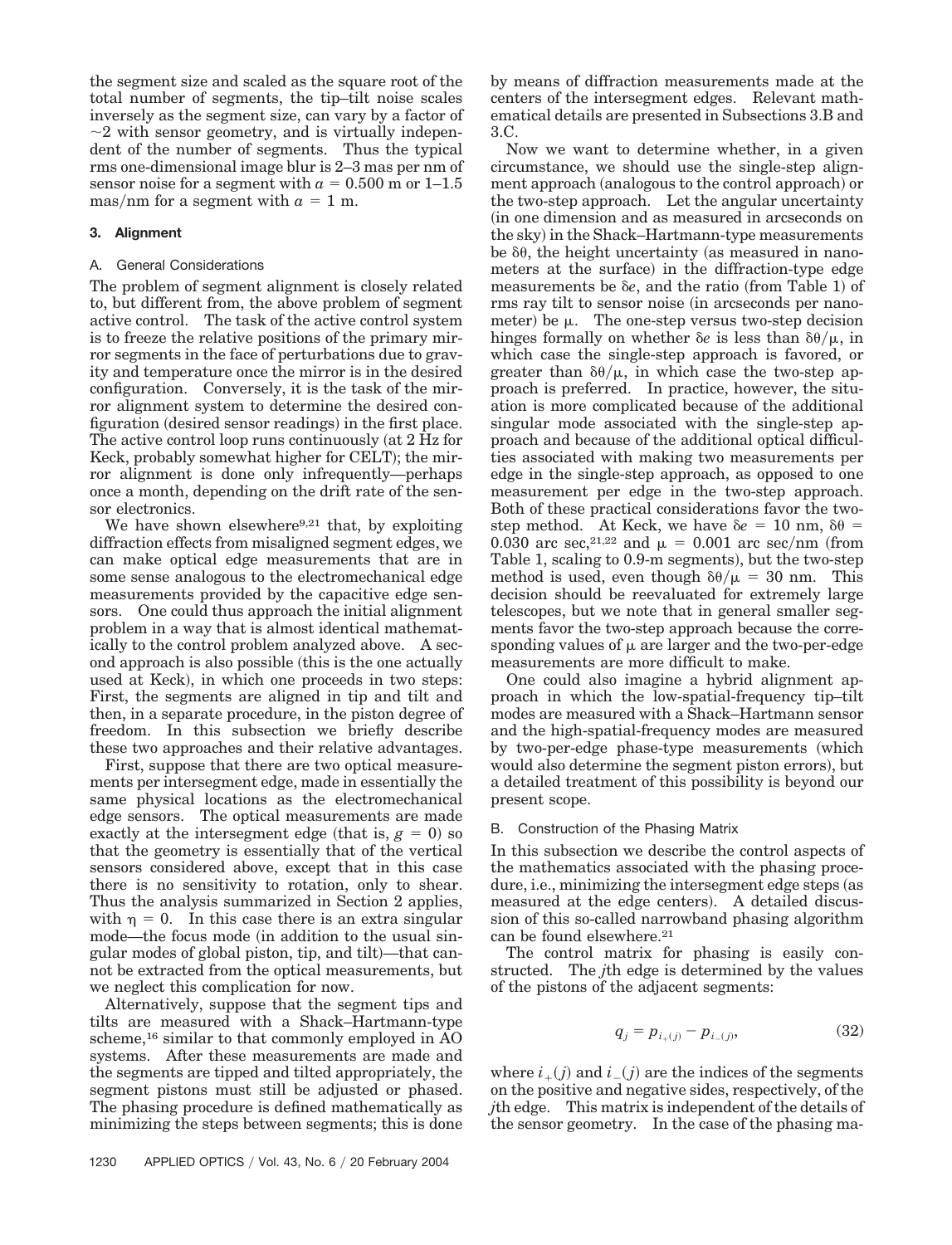

Fig. 8. Two lowest-spatial-frequency (highest error multiplier) phasing modes for CELT: (a) mode 1, (b) mode 2. Note the large tilt components.

trix, there is only one singular mode—that corresponding to global piston.

#### C. Properties of the Phasing Matrix

The phasing modes with the lowest and highest spatial frequencies are shown for the nominal CELT geometry in Figs. 8 and 9, respectively. Plots of the error multipliers (individual and residual) for all phasing modes are shown in Fig. 10 for the CELT geometry. The scaling law for the phasing matrix is different from that of the control matrix described above. In the case of the control matrix, the overall error multiplier scaled as the square root of the total number of segments or actuators; in the case of the



Fig. 9. Same as Fig. 8, but for the two highest-spatial-frequency (lowest error multiplier) modes: (a) mode 1078, (b) mode 1079.



Fig. 10. Error multipliers for phasing modes of CELT: upper curve, residual multipliers (defined as in Fig. 7); lower curve, individual mode multipliers.

phasing matrix, the error multiplier is almost independent of the number of segments, increasing only from 0.620 for the 36-segment Keck geometry to 0.725 for the 1080-segment CELT geometry.

For the phasing modes (as was the case for control modes), the error multipliers fall off rapidly with increasing spatial frequency, so that we expect the spatial-frequency content of the residual piston errors after piston alignment to be significantly lower than that of uncorrelated piston errors. For one consequence of this, note from Fig. 8 that modes 1 and 2 resemble global coma, for which the best-fit plane has a nonzero slope. Because these modes are the largest contributors to the overall error multiplier, this means that the best-fit plane to the overall residual phase errors will have a larger slope than that for random phase errors. Thus a fraction of the residual wave-front error associated with phasing is indistinguishable from global tilt. For the Keck geometry, subtracting off the best-fit plane will reduce the rms piston error by approximately 20%; for the CELT geometry, the corresponding reduction is approximately 12%. In quoting phasing errors at Keck, we have generally subtracted off this tip–tilt component. For similar reasons, the deformable mirror in an AO system may help to mitigate phasing errors, depending on how the wave-front sensor deals with the wave-front discontinuities.

Experience at Keck has shown that the segment tip and tilts need to be adjusted considerably more often than the segment pistons.<sup>22</sup> The question then arises: What set of actuator commands will correct the segment tip and tilts while having the smallest deleterious effects on the segment pistons (as the segments will not always be phased immediately following tip-tilt adjustment)? This question is an important one because the least-stable, lowest-order modes are in fact dominated by segment pistons. Conceptually, it is simplest to break up the solution into two steps. (1) Determine the actuator commands that will zero out the segment tip and tilts, subject to the constraint that the mean actuator length change for each segment is zero. This can always be done exactly.) Also determine the change in all the intersegment edge heights implicit in these actuator commands. The actuator commands are then sent.  $(2)$  Determine the (pure) piston commands that will remove, or at least minimize, the edge height changes predicted in the previous step. This can be done with the phasing matrix determined above. Sending these latter commands will produce the optimal configuration of the mirror for these given circumstances.

#### **4. Summary and Conclusions**

We have given a general prescription for the construction of the mirror control matrices and also for the phasing matrices for essentially arbitrary highly segmented mirrors. We have described the modes and error propagation for both types of matrix. In the mirror control matrix, the overall error multiplier scales as the square root of the number of segments,